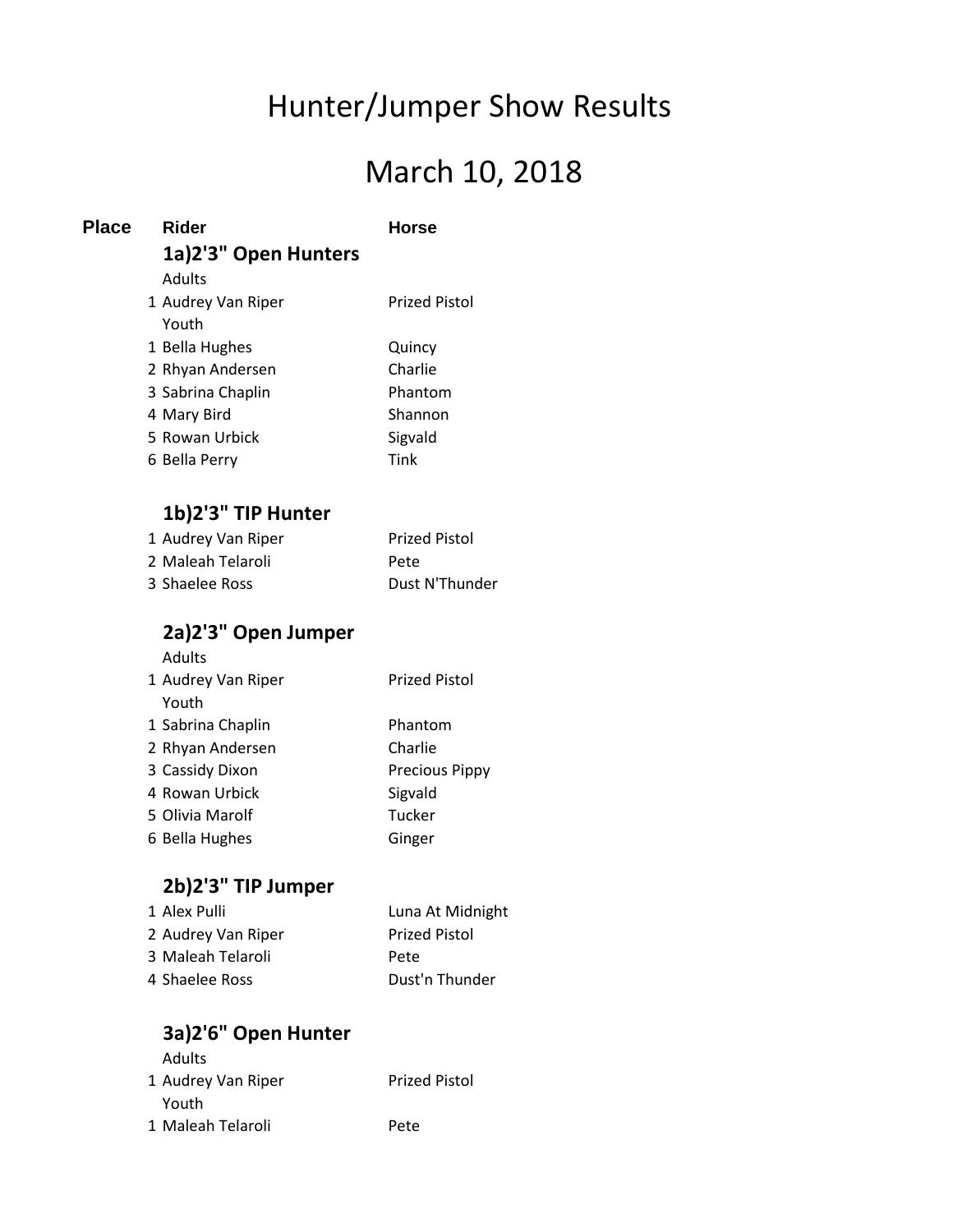| 2 Rhyan Andersen | Charlie        |
|------------------|----------------|
| 3 Rowan Urbick   | Sigvald        |
| 4 Shaelee Ross   | Dust N'Thunder |

#### **3b)2'6" TIP Hunter**

| 1 Maleah Telaroli  | Pete                 |
|--------------------|----------------------|
| 2 Audrey Van Riper | <b>Prized Pistol</b> |

# **4a)2'6" Open Jumpers**

| 1 Brittany Flynn  | Cabarette Z           |
|-------------------|-----------------------|
| 2 Cassidy Dixon   | <b>Precious Pippy</b> |
| 3 Maleah Telaroli | Pete                  |
| 4 Rhyan Andersen  | Charlie               |
| 5 Shaelee Ross    | Dust'N Thunder        |
| 6 Bella Hughes    | Quincy                |

# **4b)2'6" TIP Jumper**

| 1 Alex Pulli      | Luna At Midnight |
|-------------------|------------------|
| 2 Maleah Telaroli | Pete             |
| 3 Shaelee Ross    | Dust N'Thunder   |

# **5a) 2'9" Open Jumpers**

| <b>Awfully Lucky</b> |
|----------------------|
| Penny                |
| Average Joe          |
| <b>Streak</b>        |
|                      |

# **5b) 2'9" TIP Jumper**

| 1 Abby Kirby     | Average Joe    |
|------------------|----------------|
| 2 Kathleen Boyle | Awfully Lucky  |
| 3 Shaelee Ross   | Dust'N Thunder |

# **6a) 2'9" Open Jumpers**

| 1 Cassidy Dixon  | <b>Precious Pippy</b> |
|------------------|-----------------------|
| 2 Brittany Flynn | Cabarette Z           |
| 3 Rhyan Andersen | Charlie               |
| 4 Rachel Orr     | <b>Streak</b>         |

#### **6b) 2'9" TIP Jumper**

| 1 Alex Pulli     | Luna At Midnight |
|------------------|------------------|
| 2 Sydney Douglas | Golden Horizon   |
| 3 Shaelee Ross   | Dust'N Thunder   |
|                  |                  |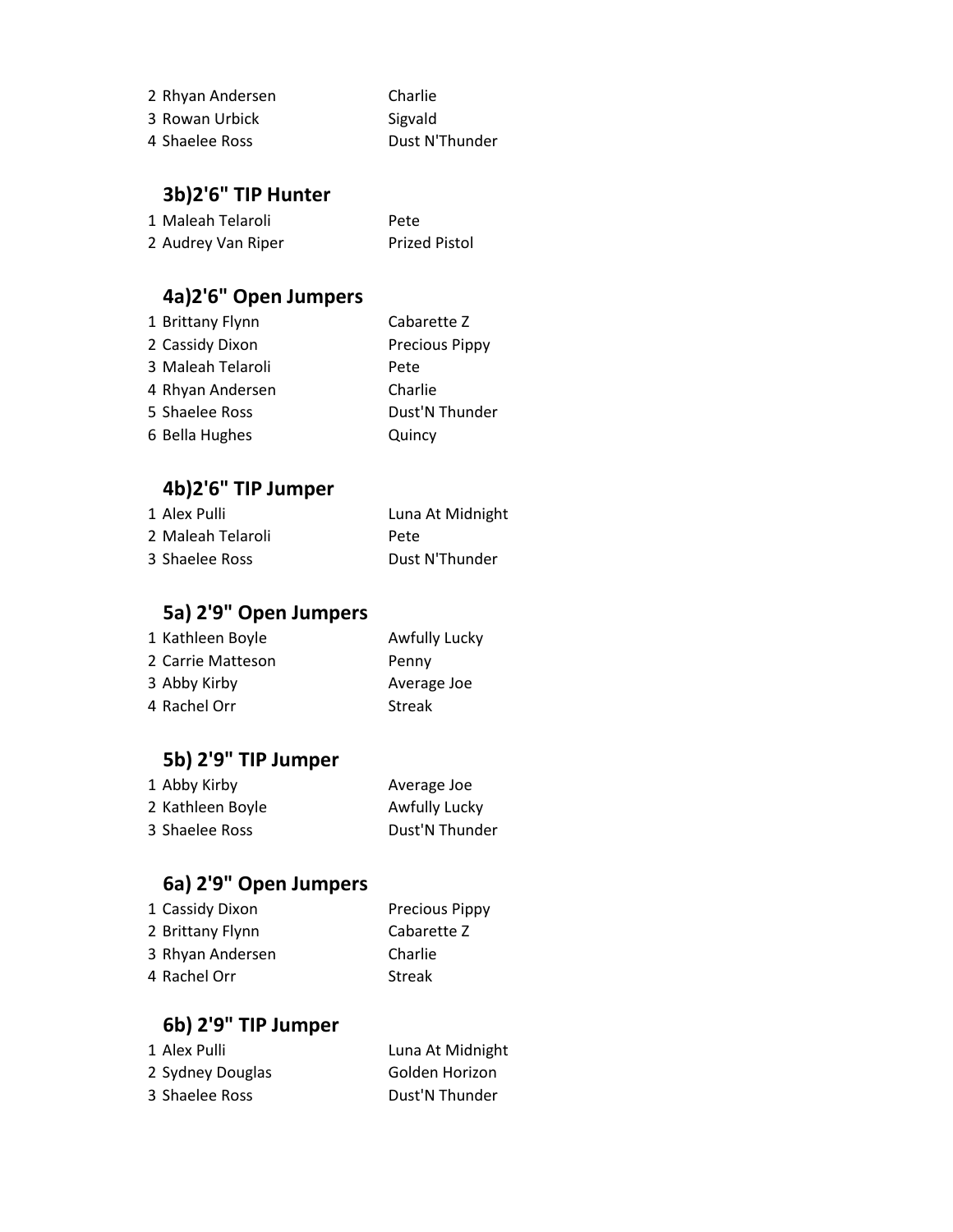#### **7a) 3' Open Hunter**

| 1 Carrie Matteson | Penny         |
|-------------------|---------------|
| 2 Carrie Matteson | Penny         |
| 3 Kathleen Boyle  | Awfully Lucky |
| 4 Rachel Orr      | Streak        |

#### **7b) 3' TIP Hunter**

1 Kathlee Boyle **Awfully Lucky** 

#### **8a)3' Open Jumper**

| 1 Cassidy Dixon  | <b>Precious Pippy</b> |
|------------------|-----------------------|
| 2 Brittany Flynn | Cabarette Z           |
| 3 Grace Perry    | Fonzi                 |
| 4 Rachel Orr     | <b>Streak</b>         |

#### **8b) TIP 3' TIP Jumper**

| 1 Sydney Douglas | Golden Horizon |
|------------------|----------------|
|                  |                |

#### **9a) 3'3" Open Jumper**

1 Grace Perry Fonzi

**9b) 3'3" TIP Jumper No Entries**

#### **10a) 3'6" Open Jumper**

1 Grace Perry Fonzi

#### **10b) 3'6" TIP Jumper**

**No Entries**

#### **11) Fun Class: Gamblers Choice**

1 Shaelee Ross Dust N'Thunder 1 Rhyan Andersen Charlie 2 Grace Perry Fonzie 2 Bella Perry Tink

#### **12a) Open Hunter Under Saddle**

1 Shaelee Ross Dust'N Thunder 2 Bella Hughes Quincy 3 Mary Bird Shannon 4 Bella Perry Tink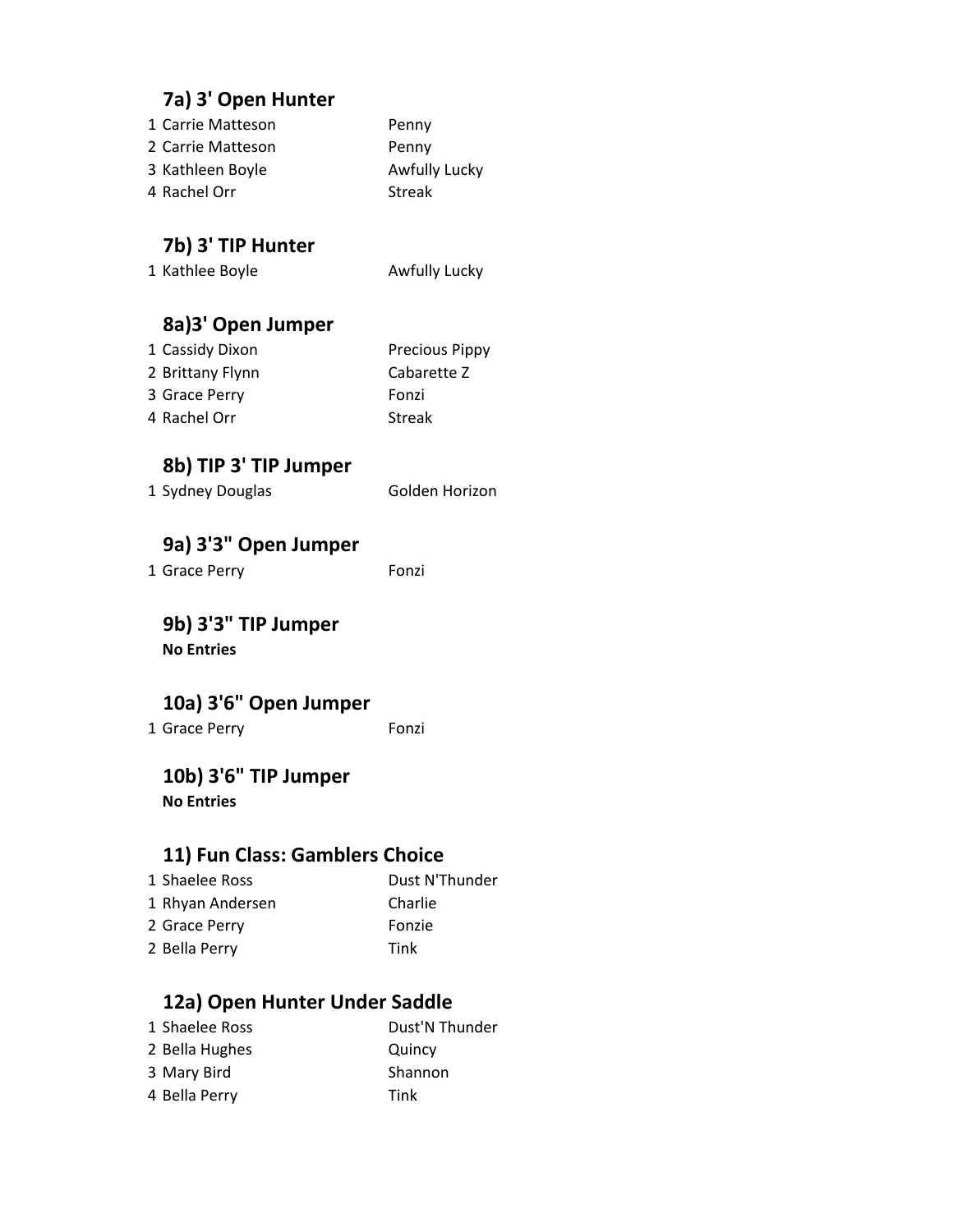#### **12b) TIP Hunter Under Saddle**

1 Shaelee Ross Dust'N Thunder

#### **13) Fun Class: Gamblers Choice**

1 Bella Perry Tink

# **14) Trot Poles**

| Kingsley                  |
|---------------------------|
| Shannon                   |
| <b>Rainmaker Creation</b> |
|                           |
| Monster                   |
| Wyoming Melody            |
| Reggie                    |
| Mr Bulldog                |
|                           |
| Faith                     |
| Molly                     |
| Crosstown Cat             |
| <b>Professor Oliver</b>   |
| Faith                     |
| Redemption                |
|                           |

#### **15a) Open Hunter Crossrails**

| Adults              |                           |
|---------------------|---------------------------|
| 1 Kathleen Boyle    | <b>Rainmaker Creation</b> |
| 2. Laurie Sakaeda   | Kingsley                  |
| 12 to 17            |                           |
| 1 Amelie Beckstead  | Monster                   |
| 2. Bianca Bartko    | Reggie                    |
| 3 Whitney Williams  | <b>Wyoming Melody</b>     |
| 11-under            |                           |
| 1 Bella Perry       | Ginger                    |
| 2 Rylee Adcock      | Redemption                |
| 3 Kennedy Chase     | Professor Oliver          |
| 4 Abigail Metzger   | Crosstown Cat             |
| 5 Payton Kirby      | Faith                     |
| 6 Elanor DeJarnette | Molly                     |

#### **15b) TIP Hunter Crossrails**

| 1 Kathleen Boyle | <b>Rainmaker Creation</b> |
|------------------|---------------------------|
|------------------|---------------------------|

#### **16a) Open Jumper Crossrails**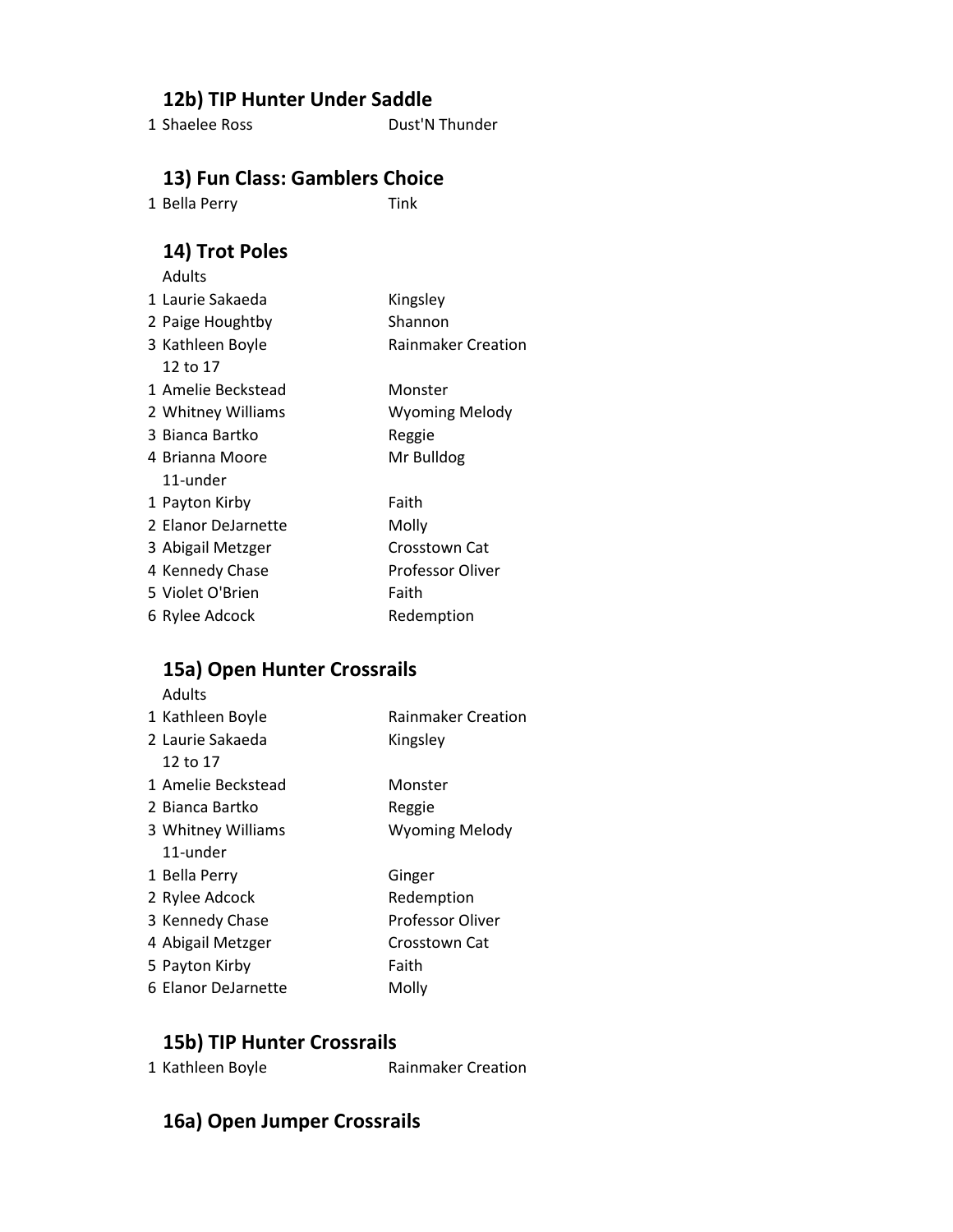#### Adults

| 1 Kathleen Boyle   | <b>Rainmaker Creation</b> |
|--------------------|---------------------------|
| 2 Laurie Sakaeda   | Kingsley                  |
| Youth              |                           |
| 1 Amelie Beckstead | Monster                   |
| 2 Bella Perry      | Ginger                    |
| 3 Payton Kirby     | Faith                     |
| 4 Kennedy Chase    | Professor Oliver          |
| 5 Whitney Williams | <b>Wyoming Melody</b>     |

# **16b) TIP Jumper Crossrails**

1 Kathleen Boyle **Rainmaker Creation** 

#### **17a) Open Hunter Under Saddle**

| Adults             |                         |
|--------------------|-------------------------|
| 1 Paige Houghtby   | Shannon                 |
| 2 Laurie Sakaeda   | Kingsley                |
| 12 to 17           |                         |
| 1 Bianca Bartko    | Reggie                  |
| 2 Madison Fryer    | Skye                    |
| 3 Amelie Beckstead | Monster                 |
| 4 Whitney Williams | <b>Wyoming Melody</b>   |
| 11-under           |                         |
| 1 Violet O'Brien   | Faith                   |
| 2 Kennedy Chase    | <b>Professor Oliver</b> |
| 3 Taylor Sprau     | Trev                    |
| 4 Rylee Adcock     | Redemption              |
| 5 Bella Perry      | Ginger                  |
| 6 Maggie Bird      | Coco                    |

# **17b) TIP Hunter Under Saddle**

| 1 Kennedy Chase | <b>Professor Oliver</b> |
|-----------------|-------------------------|
| 2 Brianna Moore | Mr Bulldog              |

#### **18a) 2' Open Hunter**

| <b>Adults</b>       |                           |
|---------------------|---------------------------|
| 1 Josiana Goodman   | Desi                      |
| 2 Kathleen Boyle    | <b>Rainmaker Creation</b> |
| Youth               |                           |
| 1 Payton Kirby      | Kayla                     |
| 2 Whitney Williams  | <b>Wyoming Melody</b>     |
| 3 Ella Willard      | Hannah                    |
| 4 Bianca Bartko     | Reggie                    |
| 5 Rylee Adcock      | Redemption                |
| 6 Elanor DeJarnette | Molly                     |
|                     |                           |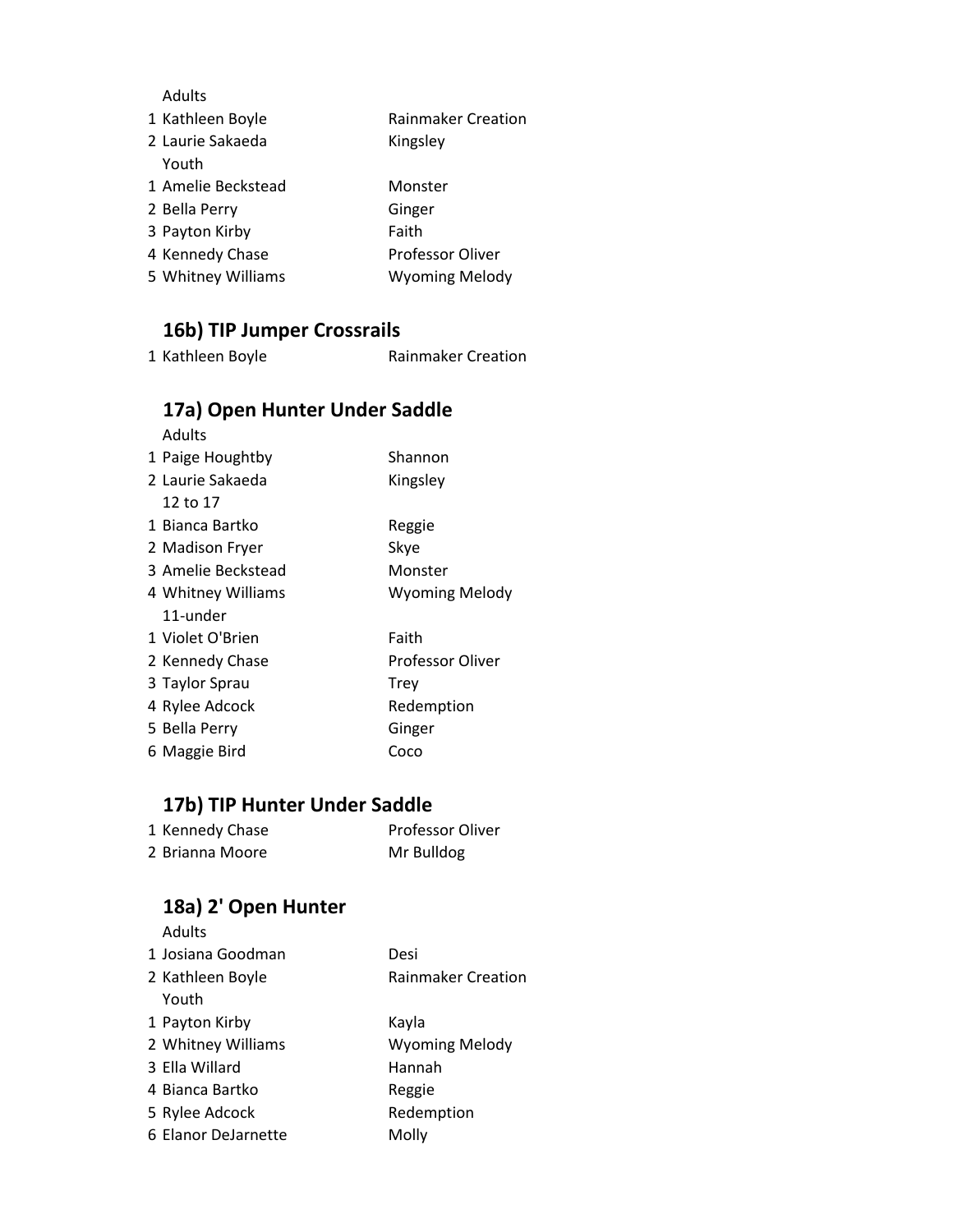#### **18b) 2' TIP Hunter**

| 1 Abbylyn Merrill | <b>Forest Sounds</b>      |
|-------------------|---------------------------|
| 2 Kathleen Boyle  | <b>Rainmaker Creation</b> |

#### **19a) 2' Open Jumper**

| 1 Payton Kirby     | Kayla                     |
|--------------------|---------------------------|
| 2 Whitney Williams | <b>Wyoming Melody</b>     |
| 3 Kathleen Boyle   | <b>Rainmaker Creation</b> |

# **19b) 2' TIP Jumper**

**Rainmaker Creation** 

# **20a) Open Hunter Under Saddle**

| 12 to 17            |                       |
|---------------------|-----------------------|
| 1 Amelie Beckstead  | Monster               |
| 2 Bianca Bartko     | Reggie                |
| 3 Whitney Williams  | <b>Wyoming Melody</b> |
| 11-under            |                       |
| 1 Payton Kirby      | Kayla                 |
| 2 Flla Willard      | Hannah                |
| 3 Rylee Adcock      | Redemption            |
| 4 Abigail Metzger   | Crosstown Cat         |
| 5 Maggie Bird       | Coco                  |
| 6 Elanor DeJarnette | Molly                 |

#### **20b) TIP Hunter Under Saddle NO ENTRIES**

# **21a) 2'3" Open Hunter**

| 1 Bianca Bartko    | Reggie                |
|--------------------|-----------------------|
| 2 Abigail Metzger  | Crosstown Cat         |
| 3 Rylee Adcock     | Redemption            |
| 4 Abbylyn Merrill  | <b>Forest Sounds</b>  |
| 5 Whitney Williams | <b>Wyoming Melody</b> |

#### **21b) 2'3" TIP Hunter**

| 1 Abbylyn Merrill | <b>Forest Sounds</b> |
|-------------------|----------------------|
|                   |                      |

### **22) 2'3" Open Jumpers**

| 1 Payton Kirby     | Kayla                 |
|--------------------|-----------------------|
| 2 Whitney Williams | <b>Wyoming Melody</b> |